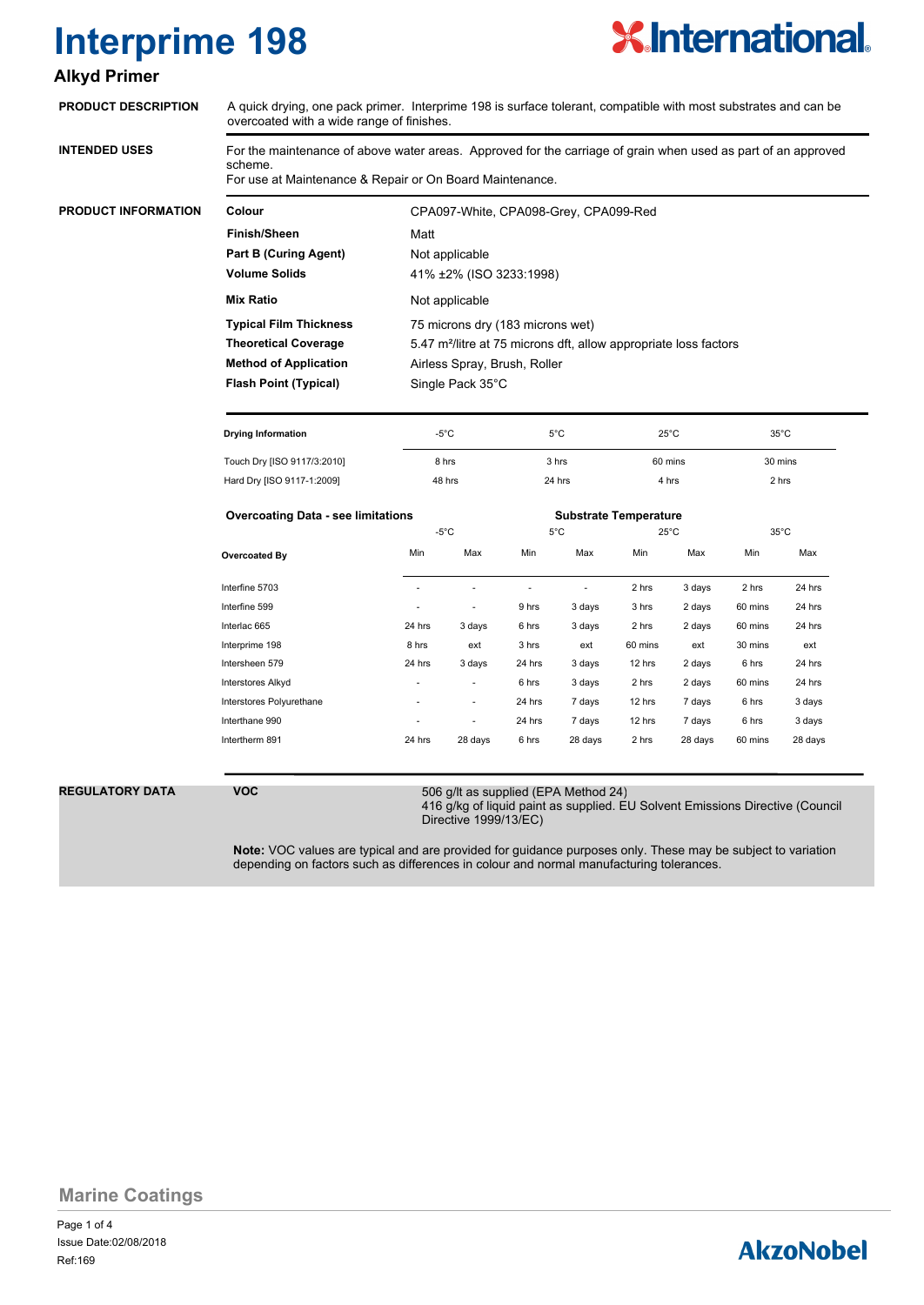

**Alkyd Primer**

#### **CERTIFICATION**

- When used as part of an approved scheme, this material has the following certification:
	- Fire Resistance Surface Spread of Flame (Exova Warringtonfire)
- Fire Resistance Smoke & Toxicity (Exova Warringtonfire)
- Food Contact Carriage of Grain (NOHH)
- Fire Resistance Marine Equipment Directive compliant

Consult your International Paint representative for details. Approvals issued by external bodies may be dependent upon formulation and/ or manufacturing site.

**COMPATIBILITY**

**SYSTEMS AND** Consult your International Paint representative for the system best suited for the surfaces to be protected.

#### **SURFACE PREPARATIONS**

Use in accordance with the standard Worldwide Marine Specifications.

All surfaces to be coated should be clean, dry and free from contamination. High pressure fresh water wash or fresh water wash, as appropriate, and remove all oil or grease, soluble contaminants and other foreign matter in accordance with SSPC-SP1 solvent cleaning. **REPAIR/OBM**

Prepare area to be repaired to a minimum of St2 (ISO 8501-1:1998). Higher levels of surface preparation by abrasive blasting to Sa2 (ISO 8501-1:2001) or hydroblasting to HB2M (International Paint Hydroblasting Standards), will enhance product performance. Feather or chip back surrounding area to a sound edge.

Ensure that the area is clean and dry prior to application of Interprime 198.

Overlap the primer onto existing coatings by approximately 2-3cm.

Consult your International Paint representative for specific recommendations.

#### **NOTE**

**For use in Marine situations in North America, the following surface preparation standards can be used: SSPC-SP6 in place of Sa2 (ISO 8501-1:2007) SSPC-SP2 in place of St2 (ISO 8501-1:2007)**

### **Marine Coatings**

## **AkzoNobel**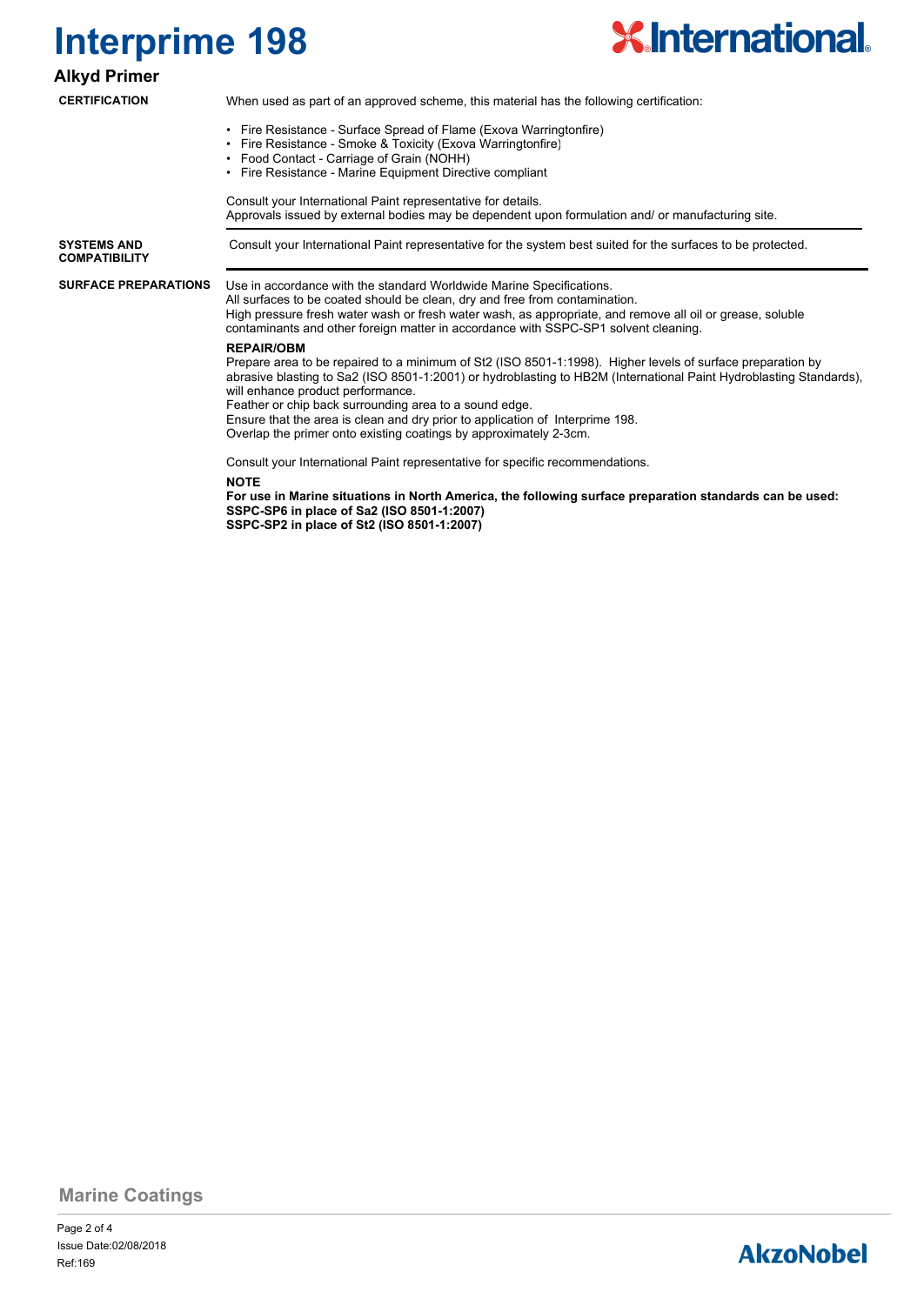

### **Alkyd Primer**

#### **APPLICATION**

| <b>AFFLIVATION</b>                |                                                                                                                                                                                                                                                                                                                                                                                                                                                                                                                                                                                                                                                                                                                                                                                                                                                                                                                                                                                                                                                                                |  |  |  |
|-----------------------------------|--------------------------------------------------------------------------------------------------------------------------------------------------------------------------------------------------------------------------------------------------------------------------------------------------------------------------------------------------------------------------------------------------------------------------------------------------------------------------------------------------------------------------------------------------------------------------------------------------------------------------------------------------------------------------------------------------------------------------------------------------------------------------------------------------------------------------------------------------------------------------------------------------------------------------------------------------------------------------------------------------------------------------------------------------------------------------------|--|--|--|
| <b>Mixing</b>                     | This material is a one pack coating and should always be mixed thoroughly with a power agitator before<br>application.                                                                                                                                                                                                                                                                                                                                                                                                                                                                                                                                                                                                                                                                                                                                                                                                                                                                                                                                                         |  |  |  |
| <b>Thinner</b>                    | Not recommended. Use International GTA007 only in exceptional circumstances. DO NOT thin more than allowed<br>by local environmental legislation.                                                                                                                                                                                                                                                                                                                                                                                                                                                                                                                                                                                                                                                                                                                                                                                                                                                                                                                              |  |  |  |
| <b>Airless Spray</b>              | Recommended<br>Tip Range 0.53-0.66 mm (21-26 thou)<br>Total output fluid pressure at spray tip not less than 176 kg/cm <sup>2</sup> (2500 p.s.i.)                                                                                                                                                                                                                                                                                                                                                                                                                                                                                                                                                                                                                                                                                                                                                                                                                                                                                                                              |  |  |  |
| <b>Conventional Spray</b>         | Application by conventional spray is not recommended.                                                                                                                                                                                                                                                                                                                                                                                                                                                                                                                                                                                                                                                                                                                                                                                                                                                                                                                                                                                                                          |  |  |  |
| <b>Brush</b>                      | Recommended. Multiple coats may be required to achieve specified dft.                                                                                                                                                                                                                                                                                                                                                                                                                                                                                                                                                                                                                                                                                                                                                                                                                                                                                                                                                                                                          |  |  |  |
| <b>Roller</b>                     | Recommended. Multiple coats may be required to achieve specified dft.                                                                                                                                                                                                                                                                                                                                                                                                                                                                                                                                                                                                                                                                                                                                                                                                                                                                                                                                                                                                          |  |  |  |
| <b>Cleaner</b>                    | International GTA007                                                                                                                                                                                                                                                                                                                                                                                                                                                                                                                                                                                                                                                                                                                                                                                                                                                                                                                                                                                                                                                           |  |  |  |
| <b>Work Stoppages and Cleanup</b> | Thoroughly flush all equipment with International GTA007. All unused material should be stored in tightly closed<br>containers. Partially filled containers may show surface skinning and/or a viscosity increase of the material after<br>storage. Material should be filtered prior to use.                                                                                                                                                                                                                                                                                                                                                                                                                                                                                                                                                                                                                                                                                                                                                                                  |  |  |  |
| Welding                           | In the event welding or flame cutting is performed on metal coated with this product, dust and fumes will be<br>emitted which will require the use of appropriate personal protective equipment and adequate local exhaust<br>ventilation. In North America do so in accordance with instruction in ANSI/ASC Z49.1 "Safety in Welding and<br>Cutting."                                                                                                                                                                                                                                                                                                                                                                                                                                                                                                                                                                                                                                                                                                                         |  |  |  |
| <b>SAFETY</b>                     | All work involving the application and use of this product should be performed in compliance with all<br>relevant national Health, Safety & Environmental standards and regulations.                                                                                                                                                                                                                                                                                                                                                                                                                                                                                                                                                                                                                                                                                                                                                                                                                                                                                           |  |  |  |
|                                   | Prior to use, obtain, consult and follow the Material Safety Data Sheet for this product concerning health<br>and safety information. Read and follow all precautionary notices on the Material Safety Data Sheet and<br>container labels. If you do not fully understand these warnings and instructions or if you can not strictly<br>comply with them, do not use this product. Proper ventilation and protective measures must be provided<br>during application and drying to keep solvent vapour concentrations within safe limits and to protect<br>against toxic or oxygen deficient hazards. Take precautions to avoid skin and eye contact (ie. gloves,<br>goggles, face masks, barrier creams etc.) Actual safety measures are dependant on application methods<br>and work environment.<br><b>EMERGENCY CONTACT NUMBERS:</b><br>USA/Canada - Medical Advisory Number 1-800-854-6813<br>Europe - Contact (44) 191 4696111. For advice to Doctors & Hospitals only contact (44) 207 6359191<br>China - Contact (86) 532 83889090<br>R.O.W. - Contact Regional Office |  |  |  |

**Marine Coatings**